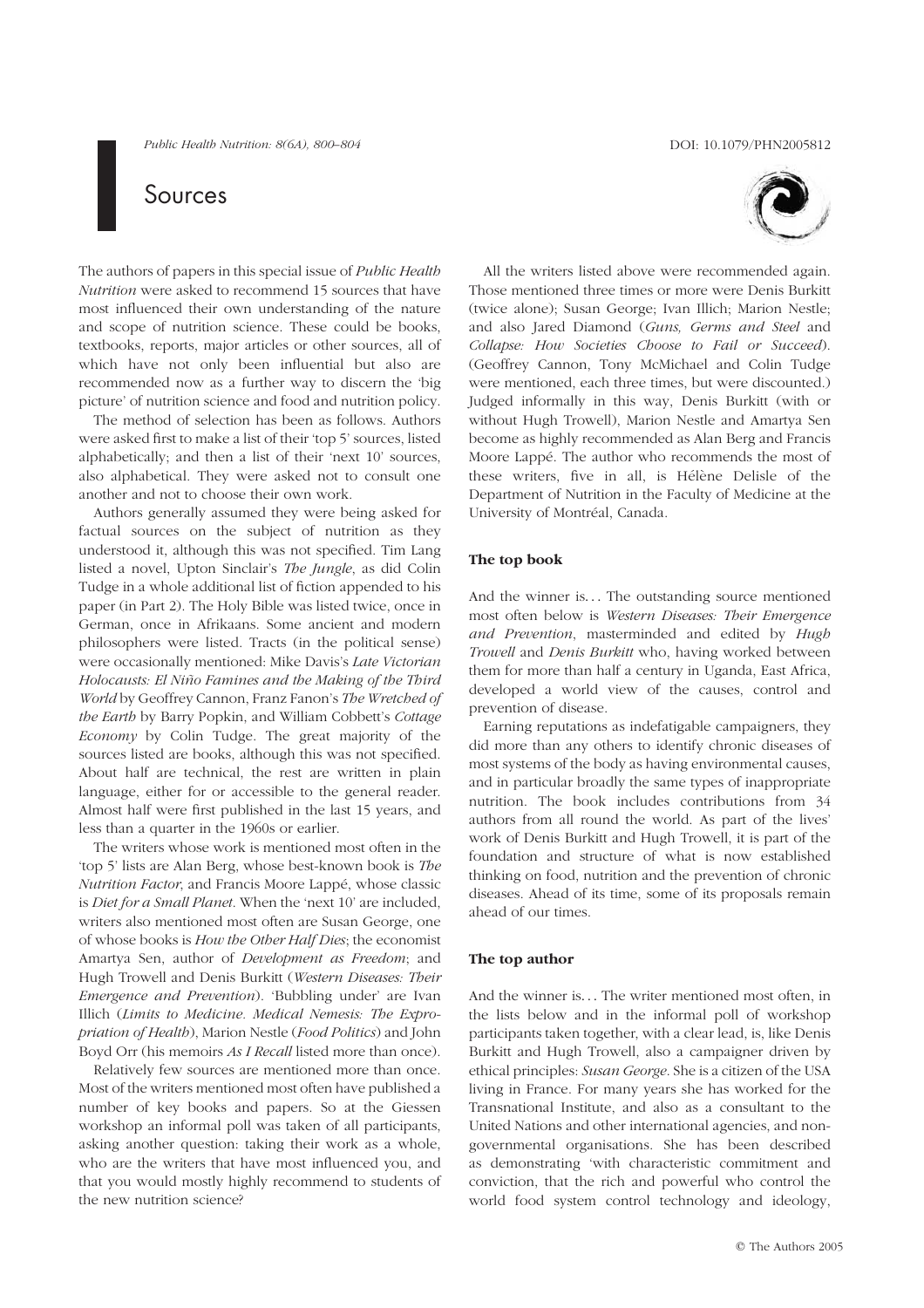Sources and the state of the state of the state of the state of the state of the state of the state of the state of the state of the state of the state of the state of the state of the state of the state of the state of th

scholarship and culture as well'. In her own words: 'Hunger is not a scourge but a scandal'. Her books include:

- George S. How The Other Half Dies. The Real Reasons for World Hunger. London: Penguin, 1976.
- George S. Feeding the Few. Corporate Control of Food. Washington DC: Institute for Policy Studies, 1979.
- George S. Ill Fares the Land. Essays on food, hunger and power. London: Penguin, 1984.

George S. A Fate Worse than Debt. London: Penguin, 1988.

Judged in these ways, the most influential new nutrition science book is Western Diseases: Their Emergence and Prevention, and the most influential writer is Susan George. The full list of sources, which together should be plenty to inspire generations of new nutrition scientists, follows.

#### Micheline Beaudry

Boyd Orr J. As I Recall. New York: Doubleday, 1967.

- Jelliffe D, Jelliffe E. Human Milk in the Modern World Psychosocial, Nutritional, and Economic Significance. Oxford: University Press, 1978.
- Lappé FM, Collins J, with Fowler C. Food First Beyond the Myth of Scarcity. Revised and updated ed. New York: Ballantine, 1979.
- Lellep Fernandez R. A Simple Matter of Salt: An ethnography of nutritional deficiency in Spain. Berkeley: University of California Press, 1990.
- World Commission on Environment and Development. Our Common Future. Oxford: University Press, 1987. \*
- Anon. Rethinking food and nutrition education under changing socio-economic conditions. Food and Nutrition Bulletin 1980;  $2(2): 23-8.$
- Berg A. Sliding toward nutrition malpractice: time to reconsider and redeploy. American Journal of Clinical Nutrition 1993;  $57(1): 3-7.$
- Capra F. Le temps du changement science, société et nouvelle culture. Monaco: Éditions du Rocher, 1983.
- Dubos R. Celebrations of Life. New York: McGraw-Hill, 1981.
- Dumont R, Mottin M-F. Le Mal-développement en Amérique Latine – Mexique, Colombie, Brésil. Paris: Les éditions du Seuil, 1981.
- George S. A Fate Worse than Debt. London: Penguin, 1988.
- Gussow JD, Clancy KL. Dietary guidelines for sustainability. Journal of Nutrition Education 1986; 18(1): 1-5.
- Lappé FM, Collins J, Kinley D. Aid as an Obstacle: Twenty questions about Our Foreign Aid and the Hungry. San Francisco: Food First, 1980.
- Ward B. Spaceship Earth. New York: Columbia University Press, 1966.
- Ziegler J. Les nouveaux maîtres du monde et ceux qui leur résistent. Paris: Éditions Fayard, 2003.

## Geoffrey Cannon

- Davis M. Late Victorian Holocausts. El Niño famines and the making of the Third World. London: Verso, 2001.
- Drummond J, Wilbraham A. The Englishman's Food. Five centuries of English diet. London: Pimlico, 1991 (first published 1939).
- Giedion S. Mechanization Takes Command. New York: Oxford University Press, 1948.
- McMichael A. Human Frontiers. Environments and Disease. Cambridge: University Press, 2001.
- Trowell H, Burkitt D, eds. Western Diseases: Their emergence and prevention. London: Edward Arnold, 1981.
- \* Boyd Orr J. Food Health and Income. Second edition. London: Macmillan, 1937.
- Crawford M, Marsh D. The Driving Force. London: Heinemann, 1989.
- Davidson A. The Penguin Companion to Food. London: Penguin, 1999.
- Dubos R. Mirage of Health. London: George Allen and Unwin, 1959.
- George S. How The Other Half Dies. The real reasons for world hunger. London: Penguin, 1976.
- Hobhouse H. Seeds of Change. Five plants that transformed mankind. London: Sidgwick and Jackson, 1985.
- Oxfam. Rigged Rules and Double Standards. Trade, globalization, and the fight against poverty. Oxford: Oxfam, 2002.
- Proctor R. Cancer Wars. How politics shapes what we know and don't know about cancer. New York: Basic Books, 1995.
- Schlosser E. Fast Food Nation. What the all-American meal is doing to the world. London: Penguin, 2002.
- Tudge C. Future Cook. London: Mitchell Beazley, 1980.

# Hélène Delisle

- Barker D. Mothers, Babies, and Disease in Later Life. London: BMJ Books, 1998.
- Berg A. The Nutrition Factor. Its role in national development. Washington DC: The Brookings Institution, 1973.
- De Castro J. The Geography of Hunger. Boston: Little, Brown, 1952.
- George S. Jusqu'au Cou: Enquête sur la dette du Tiers-Monde. Paris: Découverte, 1988.
- Sen A. Development as Freedom. New York: Anchor, 2000.
- \* Caballero B, Popkin B, eds. The Nutrition Transition. Diet and disease in the developing world. London: Academic Press, 2002.
- Eide A, Oshaug A, Barthe Eide W. Food security and the right to food in international law and development. Transnational Law and Contemporary Problems 1991; 1(2): 416-67.
- Habicht J, Victora C, Vaughan J. Evaluation designs for adequacy, plausibility and probability of public health programme performance and impact. International Journal of Epidemiology 1999; **28**(1):  $1-18$ .
- Lappé FM, Lappé A. Hope's Edge. The next diet for a small planet. New York: Putnam, 2002.
- Nestle M. Food Politics. How the food industry influences nutrition and health. Berkeley: University of California Press, 2002.
- Pelletier D. Relationships between child anthropometry and mortality in developing countries. Ithaca, NY: Cornell Food and Nutrition Policy Program Monograph 12, 1991.
- Pinstrup-Andersen P, ed. Macroeconomic policy reforms, poverty and nutrition: Analytical methodologies. Ithaca, NY: Cornell Food and Nutrition Policy Program Monograph 3, 1990.
- Waterlow J. Nutritional adaptation in man: general introduction and concepts. American Journal of Clinical Nutrition 1990;  $51 \cdot 259 - 63$
- World Bank. Investing in Health. World Development Report. Washington DC: World Bank, 1993.
- Zeitlin M, Ghassemi H, Mansour M. Positive Deviance in Child Nutrition. Tokyo: United Nations University, 1990.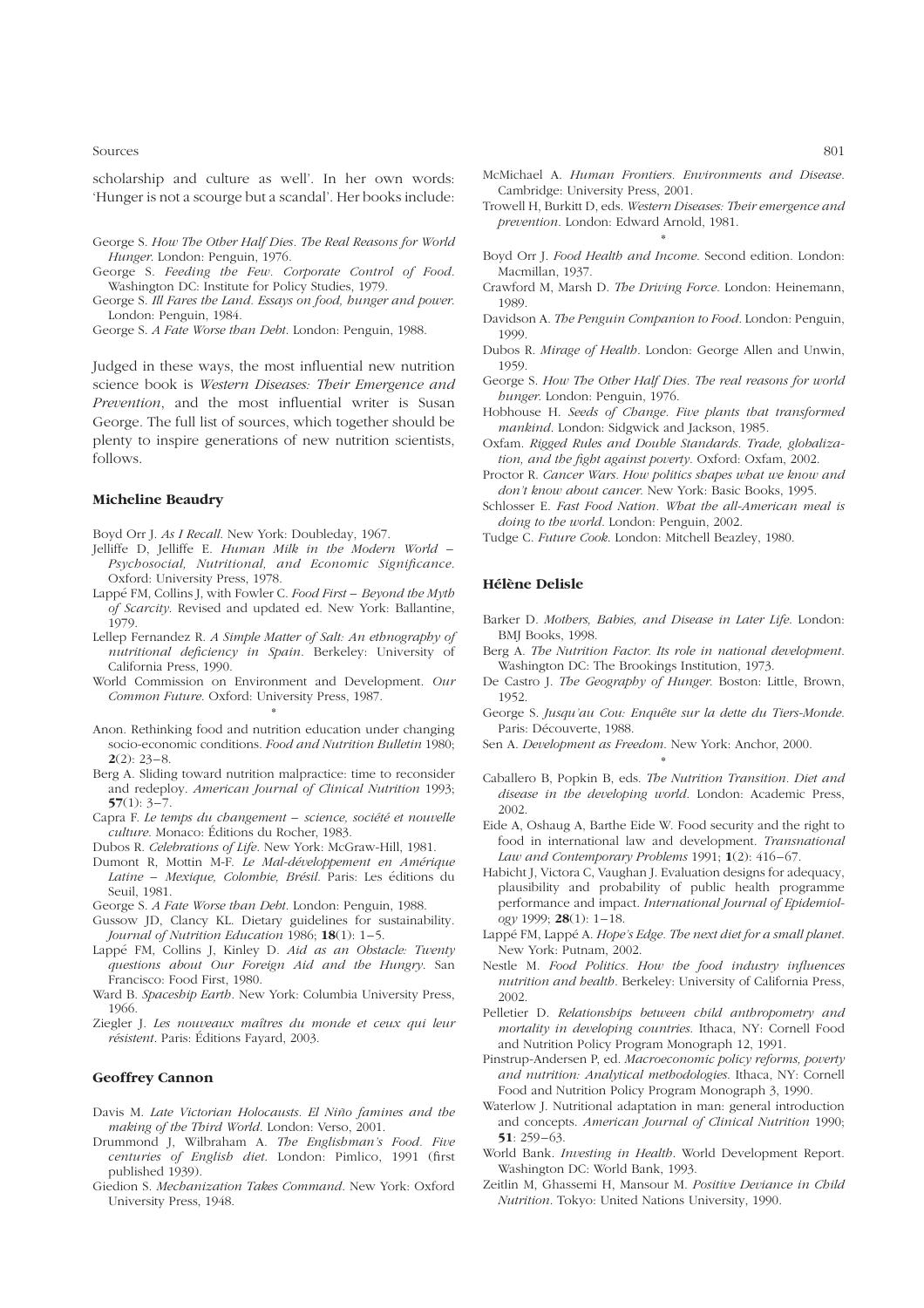## Tim Lang

- Beveridge W. British Food Control. Oxford: University Press, 1928.
- Orr J. As I Recall. London: MacGibbon and Kee, 1966.
- Rowntree B. Poverty: A study of town life. London: Macmillan, 1902.
- Sinclair U. The Jungle. New York: Bantam, 1981. First published 1906.
- Thompson E. The Moral Economy of the English Crowd in the Eighteenth Century (1971) and Thompson E, Economy Reviewed (1993), in E Thompson. Customs in Common. London: Penguin, 1993.
- \* George S. How the Other Half Dies. The real reasons for world hunger. London: Penguin Books, 1976.
- King F. Farmers of Forty Centuries. Permanent agriculture in China, Korea and Japan. Emmaus, PA: Rodale Press, 1911.
- Le Gros Clarke F, Titmuss R. Our Food Problem and Its Relation to Our National Defences. London: Penguin, 1939.
- Nestle M. Food Politics. How the food industry influences nutrition and health. Berkeley, CA: University of California Press, 2001.
- Organization for Economic Co-operation and Development. Food Policy. Paris: OECD, 1981.
- Paulus I. The Search for Pure Food. Oxford: Martin Robertson, 1974.
- Salaman R. The History and Social Influence of the Potato. Cambridge: University Press, 1949.
- Sen A, Dreze J. The Amartya Sen and Jean Dreze Omnibus: Poverty & Famines, Hunger and Public Action, India: Economic Development and Social Opportunity. New Delhi: Oxford University Press, 1999.
- Smil V. Feeding the World: A challenge for the 21st century. Cambridge MA: MIT Press, 2000.
- Spring Rice M. Working Class Wives: Their health and conditions. London: Penguin, 1939.

#### Claus Leitzmann

- Berg A. The Nutrition Factor. Its role in national development. Washington DC: Brookings Institution, 1973.
- Cannon G. Politics of Food. London: Century, 1987.

Capra F. The Turning Point. New York: Bantam, 1982.

- Kollath W. Die Ordnung unserer Nahrung. Stuttgart: Hippokrates Verlag, 1941.
- Tudge C. The Famine Business. New York: St. Martins Press, 1977. \*
- Brown L. Seeds of Change. New York: Praeger, 1970.
- George S. How The Other Half Dies. The real reasons for world hunger. London: Penguin, 1976.
- Gruhl H. Ein Planet wird geplündert. Düsseldorf: Erb Verlag, 1975.
- Gussow J. The Feeding Web. Issues in nutritional ecology. Palo Alto, CA: Bull Publishing, 1978.
- Lappé FM. Diet for a Small Planet. New York: Ballantine, 1971.
- Meadows D. The Limits to Growth. New York: Universe, 1972.
- Meyer-Abich K. Wissenschaft für die Zukunft. Holistisches Denken in oekologischer und Gesellschaftlicher Verantwortung. München: Beck Verlag, 1988.
- Scrimshaw N, Taylor C, Gordon J. Interactions of Nutrition and Infection. Geneva: WHO, 1968.
- Trowell H, Burkitt D, ed. Western Diseases: Their Emergence and prevention. London: Edward Arnold, 1981.
- Vester F. Unsere Welt ein Vernetztes System. München: Deutscher Taschenbuch Verlag, 1983.

#### Barrie Margetts

- Fuglesang A. About Understanding. Ideas and observations on cross-cultural communication. Uppsala: Dag Hammarskjöld, 1982.
- George G. How the Other Half Dies. The real reasons for world hunger. New York: Penguin, 1976.
- Lappé FM, Joseph Collins J. Food First. Beyond the myth of scarcity. New York: Ballantine, 1977.
- Lipton M. Why Poor People Stay Poor. London: Temple Smith, 1977.
- Popper K. The Logic of Scientific Discovery. London: Routledge, 1952. First published in German, 1934.
- \* Berg A, Scrimshaw N, Call D. Nutrition, National Development, and Planning. Cambridge MA: MIT Press, 1973.
- Bernstein H, ed. Underdevelopment and Development. London: Penguin, 1973.
- Cochran W, Cox G. Experimental Designs. New York: Wiley, 1957.
- Fidanza F, ed. Nutritional Status Assessment. London: Chapman and Hall, 1991.
- Gillespie S, McLachlan M, Shrimpton R, eds. Combating Malnutrition. Time to act. Washington DC: World Bank, 2003.
- Illich I. Limits to Medicine. Medical nemesis: the expropriation of health. London: Penguin, 1977.
- Jelliffe D, Jelliffe P. Community Nutritional Assessment. Oxford: University Press, 1989.
- MacMahon B, Pugh T. Epidemiology. Boston MA: Little, Brown, 1970.
- Pike R, Brown M, eds. Nutrition: An Integrated Approach. New York: Wiley, 1984.
- Sinha R. Food and Poverty. London: Croom Helm, 1976.

## Tony McMichael

- Cavalli-Sforza L, Cavalli-Sforza F. The Great Human Diaspora. New York: Addison Wesley, 1995.
- Diamond J. Guns, Germs and Steel. New York: Norton, 1997.
- Jones S, et al., eds. Cambridge Encyclopaedia of Human Evolution. Cambridge: University Press, 1992.
- McNeill W. Plagues and Peoples. London: Penguin, 1976.
- Stearns S, ed. Evolution in Health and Disease. Oxford: University Press, 1999. \*
- Brand Miller J, Colagiuri S. The carnivore connection: dietary carbohydrate in the evolution of NIDDM. Diabetologia 1994;  $37:1280 - 6.$
- Bryson R, Murray T. Climates of Hunger: Mankind and the World's Changing Weather. Madison: University of Wisconsin Press, 1977.
- Cohen M, Armelagos G, eds. Paleopathology at the Origins of Agriculture. London: Academic Press, 1984.
- Fagan B. Floods, Famines and Emperors. El Niño and the Fate of Civilizations. New York: Basic Books, 1999.
- Flannery T. Future Eaters. Chatswood, NSW: Reed Books, 1994.
- Kingdon J. Self-Made Man and His Undoing. London: Jonathan Cape, 1993.
- Rotberg R, Rabb T, eds. Hunger in History. Cambridge: University Press, 1983.
- Sen A. Poverty and Famines. An essay on entitlement and deprivation. Oxford: University Press, 1981.
- Solbrig O, Solbrig D. So Shall You Reap. Washington DC: Island Press, 1994.
- Wheeler P, Aiello L. The expensive tissue hypothesis. Current Anthropology 1995; 36: 199-222.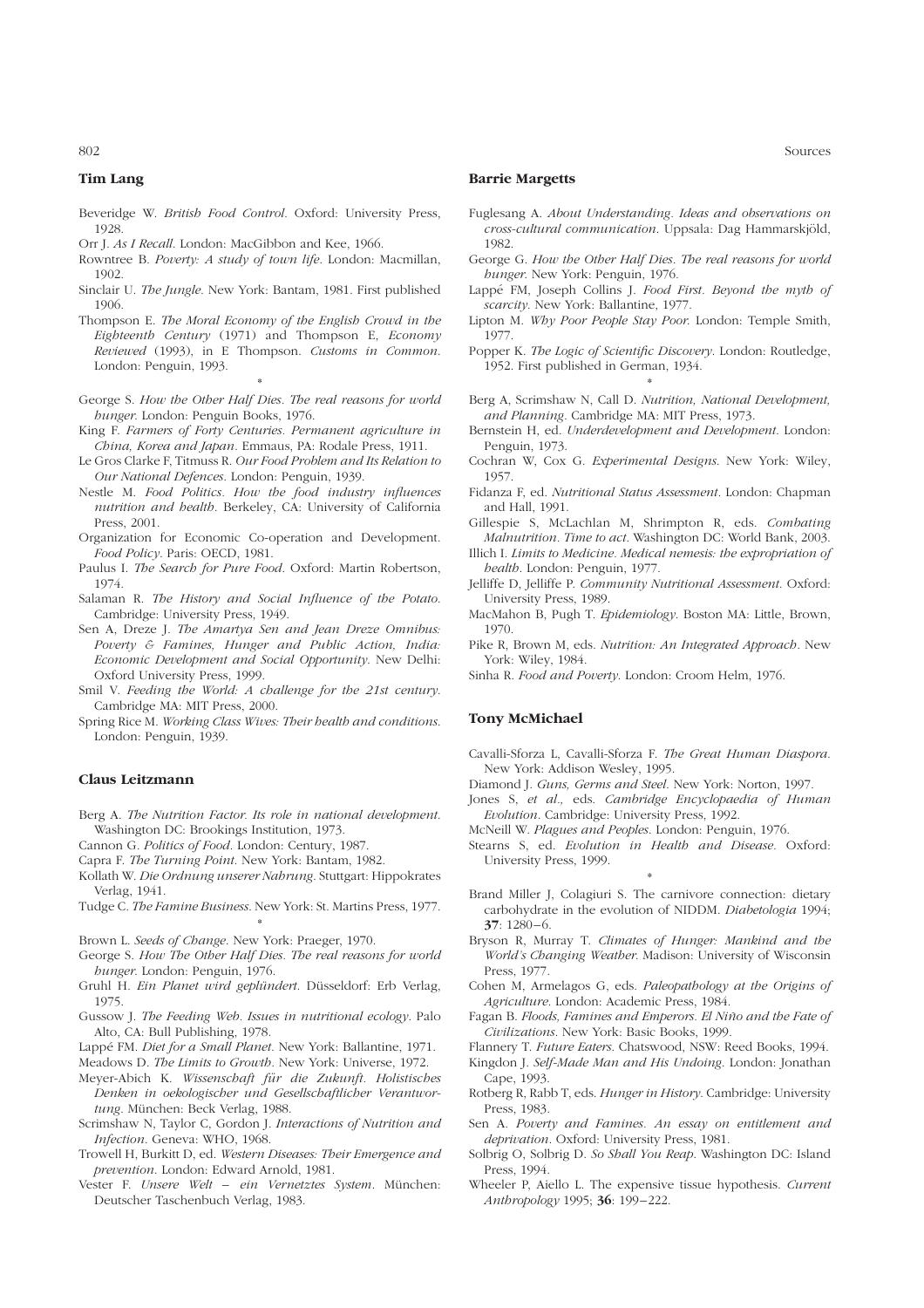Sources and the state of the state of the state of the state of the state of the state of the state of the state of the state of the state of the state of the state of the state of the state of the state of the state of th

#### Klaus Meyer-Abich

- Cusanus N. De docta ignorantia (1440). In: Gabriel L, ed. Philosophisch-Theologische Schriften. Vienna: Herder, Latin/ German edition, 1964; 1: 191-297.
- Goethe JW von. Die Natur (1783/Fragment). In: Werke, Hamburger Ausgabe. München: Beck, 1981; 8: 45-7.
- Meyer-Abich A. Naturphilosophie auf neuen Wegen. Stuttgart: Hippokrates, 1948.
- Plato. Politeia (The Republic). Darmstadt: Wissenschaftliche Buchgesellschaft, Greek/German edition, 1971.

The Holy Bible.

- \* Bohr N. Atomic Theory and the Description of Nature. Cambridge: Cambridge University Press, 1934. First published in German 1931.
- Goethe JW von. Pandora (first published 1806). In: Werke, Hamburger Ausgabe. Munich: Beck, 1981; 5: 332-65.
- Heraklitos. The Fragments. In: Diels H, ed. Die Fragmente der Vorsokratiker (Greek/German), Berlin: Weidmann, 1951.
- Humboldt A von. Kosmos. Entwurf einer physischen Weltbeschreibung. Stuttgart: Cotta, 1845-62.
- Kapp KW. The Social Costs of Private Enterprise. Cambridge: Harvard University Press, 1950.
- Maslow A. Motivation and Personality. New York: Harper and Row, 1954.
- Picht G. Der Begriff der Natur und seine Geschichte. Stuttgart: Klett, 1989.
- Spinoza B. Ethics. Darmstadt: Wissenschaftliche Buchgesellschaft, Latin/German edition, 1980.
- Weizäcker CF von. Geschichte der Natur. Göttingen: Vandenhoeck & Ruprecht, 1948.
- Weizäcker V von. Der Arzt und der Kranke. Stücke einer medizinischen Anthropologie. Frankfurt: Suhrkamp. Gesammelte Werke, Band 5, 1887.

#### Massimo Pettoello-Mantovani

- Friedman T. Longitudes and Attitudes. New York: Farrar, Straus, 2002.
- Gardner G, Halweil B. Underfed and Overfed. The Global Epidemic of Malnutrition. Washington DC: World Watch Institute, 2000.
- Modigliani F. The Life Cycle Hypothesis of Saving. Washington DC: Social Research, 1966.
- Rosier B. The Hungry Future. New York: Praeger, 1969.
- Stiglitz J. Globalization and its Discontents. London: Penguin, 2002.
- \* Abegglen JC. Globalization of the Market and the Future of Capitalism. Rome: Laterza, 1997.
- Bentham J. An Introduction to the Principles of Morals and Legislation. London: Athlone Press, 1970.
- Dumont R. The Growth of Hunger. A new politics of agriculture. Edinburgh: Lothian, 1980.
- Garnsey P. Famine and Food Supply in the Graeco-Roman World. New York: Cambridge University Press, 1988.
- Kates R. Population, Technology, and the Human Environment. Washington DC: PAAAS, 1996.
- Nestle M. Safe Food. Bacteria, biotechnology and bioterrorism. Berkeley, CA: University of California Press, 2003.
- Niebuhr R. Moral Man and Immoral Society. Milan: Jaka, 1932.
- Schlosser E. Fast Food Nation. Mahway NJ: Houghton Mifflin, 2002.
- Seneca L. Epistularium moralium ad Lucilium. Letters from a Stoic. London: Penguin, 2002.
- Winslow C. The Cost of Sickness and the Price of Health. Geneva: WHO, 1951.

#### Barry Popkin

- Eaton S, Shostak S, Konner M. Paleolithic Prescription. New York: Harper and Row, 1988.
- Fanon F. The Wretched of the Earth. New York: Grove Press, 1961. Illich I. Limits to Medicine. Medical nemesis: the expropriation of
- health. London: Penguin, 1976. Schultz T, ed. Economics of the Family. Marriage, children and
- human capital. Chicago, IL: University Press, 1974.
- Schultz T. Transforming Traditional Agriculture. New Haven, CT: Yale University Press, 1964. \*
- Harrington M. Other America. Poverty in the United States. New York: Macmillan, 1962.
- Horn J. Away With All Pests. An English surgeon in people's China. London: Hamlyn, 1969.
- Linder S. The Harried Leisure Class. New York: Columbia University Press, 1970.
- Milio N. Nutrition Policy for Food-rich Countries. Baltimore MD: Johns Hopkins University Press, 1990.
- Myrdal G. Asian Drama. An inquiry into the poverty of nations. New York: Twentieth Century Fund, 1968.
- Nair K. Blossoms in the Dust. The human factor in Indian development. London: Duckworth, 1961.
- Trowell H, Burkitt D, eds. Western Diseases: Their emergence and Prevention. Cambridge, MA: Harvard University Press, 1981.
- Tse-tung M. Analysis of the Classes in Chinese Society. Peking: Foreign Languages Press, 1960.
- Valentine C. Culture and Poverty; Critique and Counter-Proposals. Chicago: University Press, 1968.
- Watson J, ed. Golden Arches East: McDonalds in East Asia. Palo Alto, CA: Stanford University Press, 1997.

#### Colin Tudge

Burnett J. Plenty and Want. London: Penguin, 1966.

- Evans L. Feeding the Ten Billion. Cambridge: University Press, 1988.
- Hartley D. Food in England. London: Macdonald, 1954.
- Illich I. Tools for Conviviality. New York: Harper and Row, 1973.
- Richards P. Indigenous Agricultural Revolution. London: Hutchinson, 1985.

\* Carson R. Silent Spring. London: Penguin, 1995.

- Cobbett W. Cottage Economy. Oxford: University Press, 1979 (first published 1822).
- Crawford M, Crawford S. What We Eat Today. London: Neville Spearman, 1972.

Harvey G. The Killing of the Countryside. London: Vintage, 1998. Lawrence F. Not on the Label. London: Penguin, 2002.

Leach G. Energy and Food Production. Guildford: IPC, 1976.

Mellanby K. Can Britain Feed Itself? London: Merlin Press, 1975.

Sen A. Development as Freedom. Oxford: University Press, 1999.

Seymour J. The Fat of the Land. London: Faber, 1961.

Stapledon G. Human Ecology. London: Faber, 1964.

## Ricardo Uauy

Crawford M, Marsh D. The Driving Force. London: Heinemann, 1989.

- International Human Genome Sequencing Consortium. Initial sequencing and analysis of the human genome. Nature 2001; 409: 860 –921.
- Lappé FM, Collins J, Rossett P, Esperaza L. World Hunger: Twelve Myths. New York: Grove Press, 1986. Updated and revised, 1999.
- Mata L. Children of Santa Maria Cauque. A prospective field study of health and growth. Cambridge MA: MIT Press, 1978.